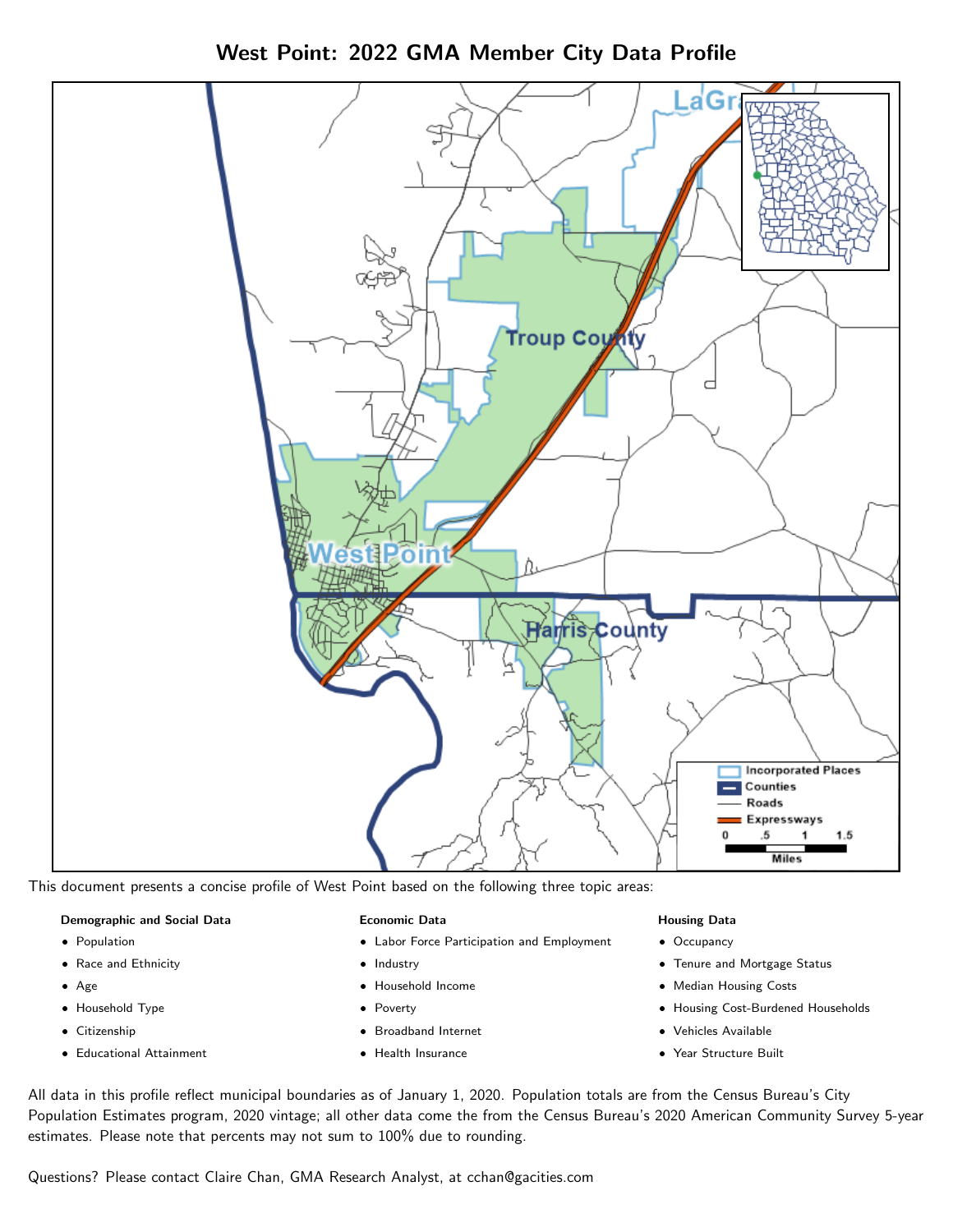### West Point: Demographic and Social





0% 2% 4% 6% 8% Male **Female** 8% 6% 4% 2% 85 and over 80-84 75-79 70-74 65-69 60-64 55-59 50-54 45-49 40-44 35-39 30-34 25-29 20-24 15-19  $10-14$ 5-9 Under 5

# Native Born 100%

#### Race and Ethnicity



Source: U.S. Census Bureau, City Population Estimates, 2020 vintage Source: American Community Survey, 2020 5-year estimates, table B03002

#### Household Type



Source: American Community Survey, 2020 5-year estimates, table B01001 Source: American Community Survey, 2020 5-year estimates, table B11001

#### Educational Attainment



Source: American Community Survey, 2020 5-year estimates, table B05002 Source: American Community Survey, 2020 5-year estimates, table B15002



#### **Citizenship**

Age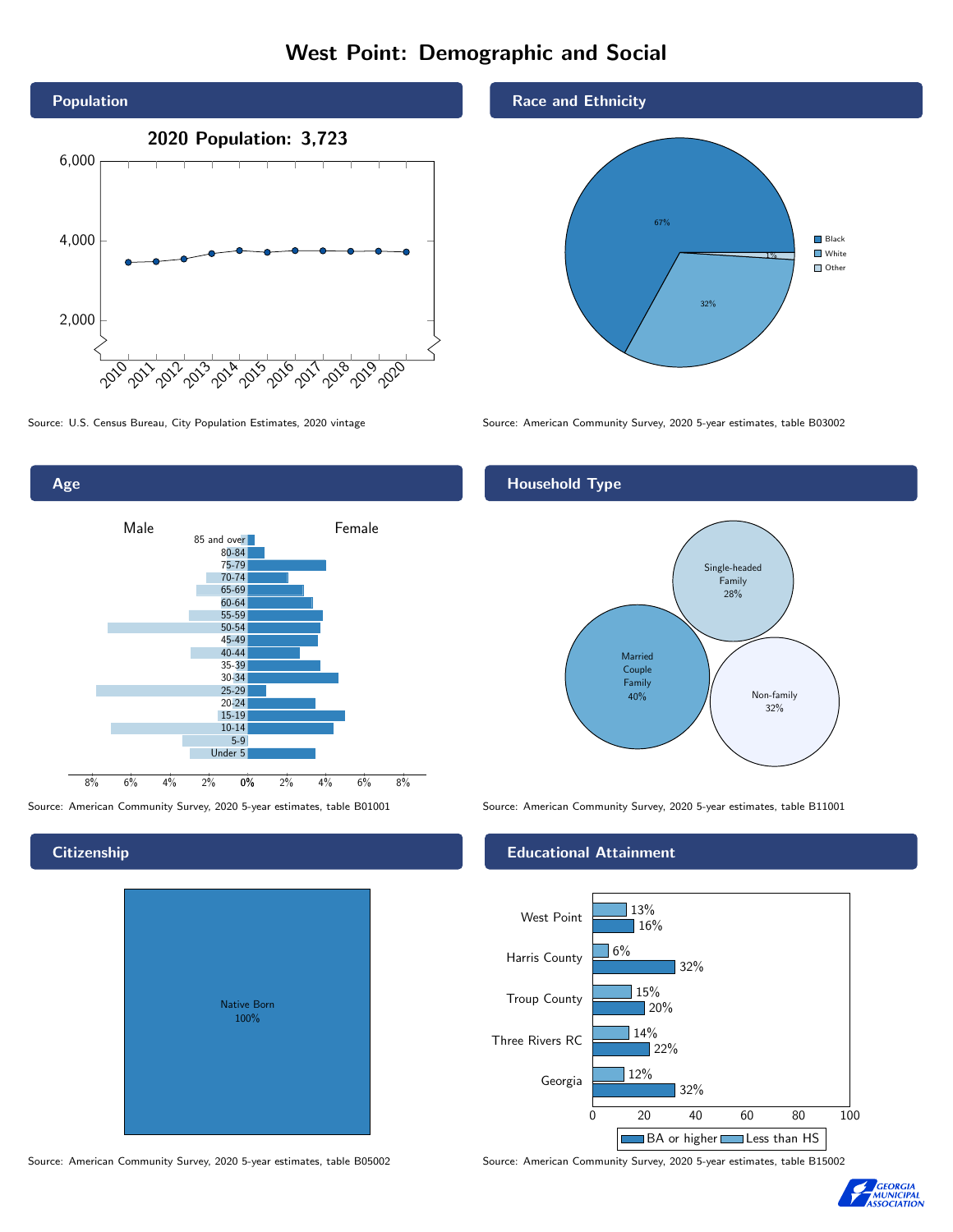#### West Point: Economic



Source: American Community Survey, 2020 5-year estimates, table B23001 Note: Unemployment rate is based upon the civilian labor force.

#### Household Income



Source: American Community Survey, 2020 5-year estimates, tables B19013 and B19025 Source: American Community Survey, 2020 5-year estimates, table B17010



Source: American Community Survey, 2020 5-year estimates, table B28002 Source: American Community Survey, 2020 5-year estimates, table B18135

#### Industry

| Agriculture, forestry, fishing and hunting, and mining      | $0\%$ |
|-------------------------------------------------------------|-------|
| Construction                                                | 2%    |
| Manufacturing                                               | 35%   |
| <b>Wholesale Trade</b>                                      | 2%    |
| Retail Trade                                                | 5%    |
| Transportation and warehousing, and utilities               | 8%    |
| Information                                                 | $0\%$ |
| Finance and insurance, real estate, rental, leasing         | 6%    |
| Professional, scientific, mgt, administrative, waste mgt    | 10%   |
| Educational services, and health care and social assistance | 20%   |
| Arts, entertainment, recreation, accommodation, food        | 8%    |
| service                                                     |       |
| Other services, except public administration                | 3%    |
| Public administration                                       | 2%    |

Source: American Community Survey, 2020 5-year estimates, table C24030

#### Poverty



#### Health Insurance